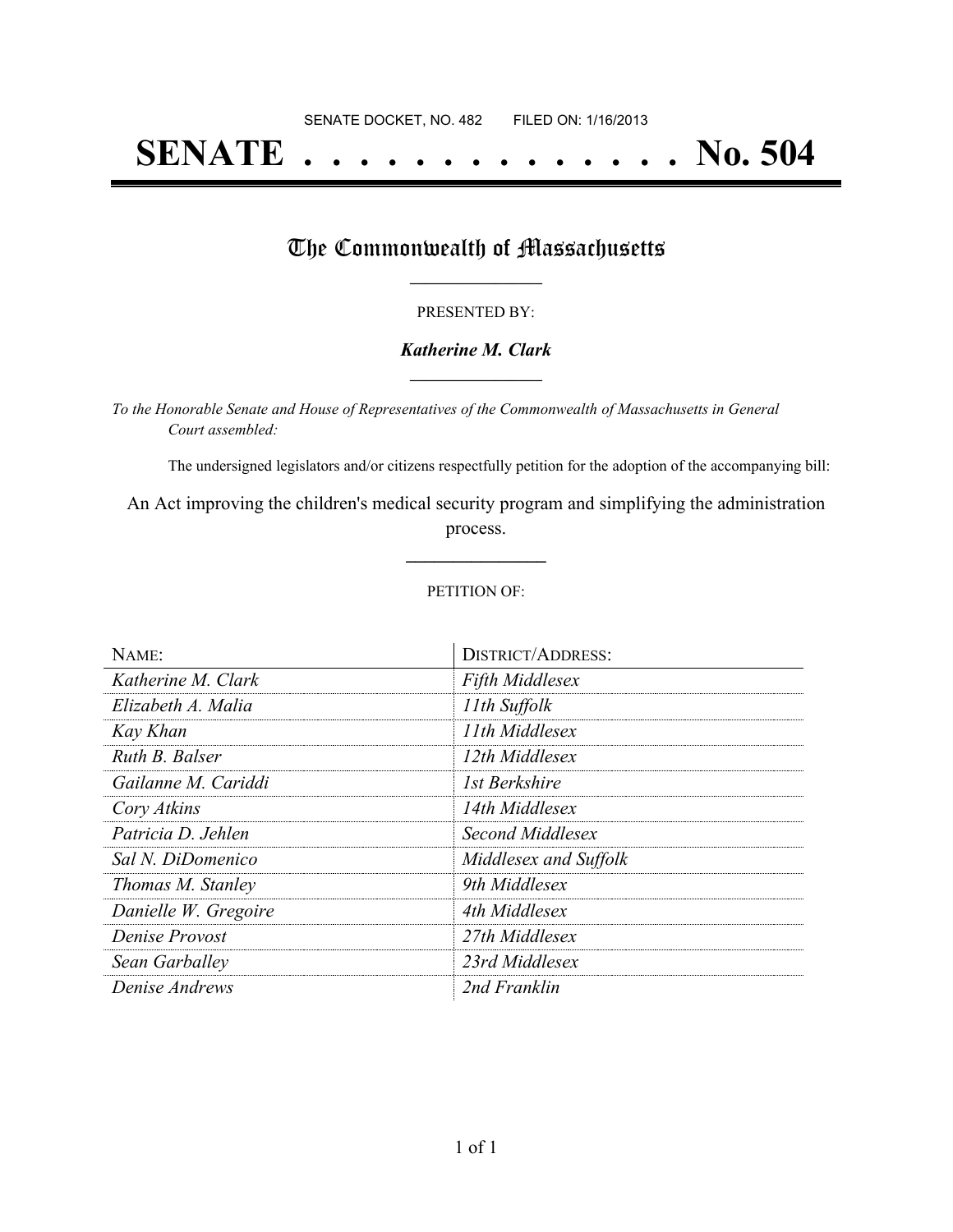# SENATE DOCKET, NO. 482 FILED ON: 1/16/2013 **SENATE . . . . . . . . . . . . . . No. 504**

By Ms. Clark, a petition (accompanied by bill, Senate, No. 504) of Katherine M. Clark, Elizabeth A. Malia, Kay Khan, Ruth B. Balser and other members of the General Court for legislation to provide for primary and preventative health care services for certain children in the Commonwealth. . Health Care Financing.

### [SIMILAR MATTER FILED IN PREVIOUS SESSION SEE HOUSE, NO. *1501* OF 2011-2012.]

## The Commonwealth of Massachusetts

**\_\_\_\_\_\_\_\_\_\_\_\_\_\_\_ In the Year Two Thousand Thirteen \_\_\_\_\_\_\_\_\_\_\_\_\_\_\_**

An Act improving the children's medical security program and simplifying the administration process.

Be it enacted by the Senate and House of Representatives in General Court assembled, and by the authority *of the same, as follows:*

1 Section 10F of chapter 118E of the General Laws is hereby amended by striking 2 out subsections (a) and (b), as appearing in the 2010 Official Edition, and inserting in place 3 thereof the following 2 subsections:-

4 (a) There shall be a program to provide primary and preventive health care services for uninsured dependent and adopted youths from birth through age 18, in this section called the program; but only those youths who are ineligible for medical benefits pursuant to this chapter shall be eligible for the services defined in this section. The secretary of health and human services shall administer the program, subject to appropriation. The covered services available from the program shall be set forth in regulations of the executive office of health and human services as the secretary determines is appropriate, but at a minimum shall include the following: 11 (1) preventive pediatric health care visits and well-child visits, including immunizations and screening tests;

13 (2) primary care health care services customarily furnished by or through a general 14 practitioner, family physician, internal medicine physician, obstetrician/gynecologist,